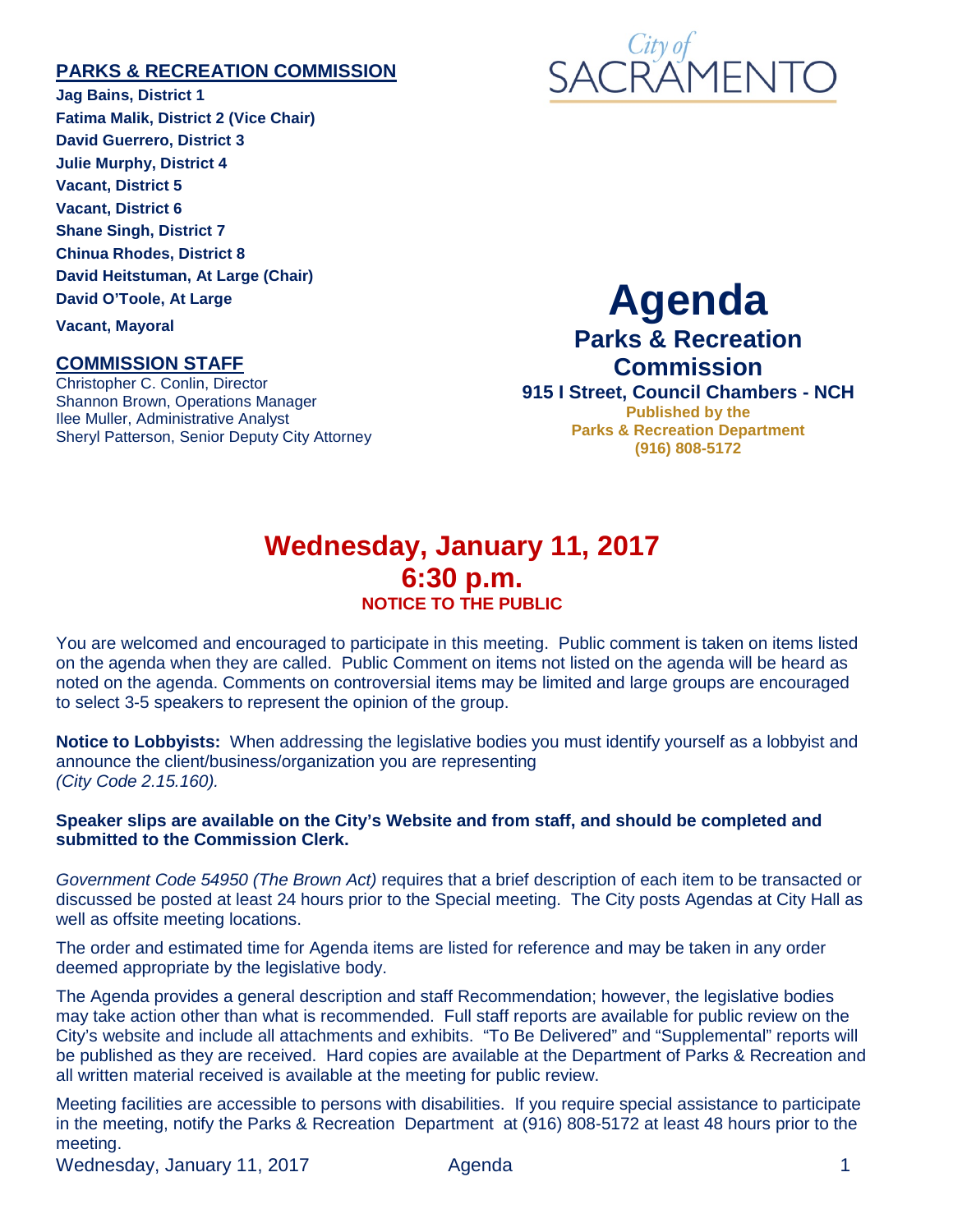#### **General Conduct for the Public Attending Parks & Recreation Commission Meetings**

- Members of the public attending Parks & Recreation Commission meetings shall observe the same rules and decorum applicable to the Members and staff as noted in Chapters 3 and 4 of Council Rules of Procedure.
- Stamping of feet, whistles, yells or shouting, physically threatening conduct, and/or similar demonstrations are unacceptable public behavior and will be prohibited by the Sergeant-at-Arms.
- Lobbyists must identify themselves and the client(s), business or organization they represent before speaking to the Committee.
- Members of the public wishing to provide documents to the Committee shall comply with Rule 7 D of the Council Rules of Procedure.

#### **Members of the Public Addressing the Parks & Recreation Commission**

- Purpose of Public Comment. The City provides opportunities for the public to address the Board as a whole in order to listen to the public's opinions regarding non-agendized matters within the subject matter jurisdiction of the City during Regular meetings and regarding items on the Agenda at all other meetings.
	- o Public comments should not be addressed to individual Members nor to City officials, but rather to the Parks & Recreation Commission as a whole regarding City business.
	- o While the public may speak their opinions on City business, personal attacks on Members and City officials, use of swear words, and signs or displays of disrespect for individuals are discouraged as they impede good communication with the Committee.
	- o Consistent with the Brown Act, the public comment periods on the Agenda are not intended to be "Question and Answer" periods or conversations with the Committee and City officials. The limited circumstances under which Members may respond to public comments are set out in Rule 8 D 2 of the Council Rules of Procedure.
	- o Members of the public with questions concerning Consent Calendar items may contact the staff person on the report prior to the meeting to reduce the need for discussion of Consent Calendar items and to better respond to the public's questions.
- **Speaker Time Limits.** In the interest of facilitating the Committee's conduct of the business of the City, the following time limits apply to members of the public (speakers) who wish to address the Committee during the meeting.
	- o **Matters not on the Agenda.** Two (2) minutes per speaker.
	- o **Consent Calendar Items**. The Consent Calendar is considered a single item, and speakers are therefore subject to the two (2) minute time limit for the entire Consent Calendar. Consent Calendar items can be pulled at a member's request. Such pulled Consent Calendar items will be considered individually and up to two (2) minutes of public comment per speaker on those items will be permitted.
	- o **Discussion Calendar Items.** Two (2) minutes per speaker.

Time Limits per Meeting In addition to the above time limits per item, the total amount of time any one individual may address the Committee at any meeting is eight (8) minutes.

- Each speaker shall limit his/her remarks to the specified time allotment.
- The Presiding Officer shall consistently utilize the timing system which provides speakers with notice of their remaining time to complete their comments. A countdown display of the allotted time will appear and will flash red at the end of the allotted time.
- In the further interest of time, speakers may be asked to limit their comments to new materials and not repeat what a prior speaker said. Organized groups may choose a single spokesperson who may speak for the group but with no increase in time.
- **Speakers shall not concede any part of their allotted time to another speaker.**

The Presiding Officer may further limit the time allotted for public comments per speaker or in total for the orderly conduct of the meeting and such limits shall be fairly applied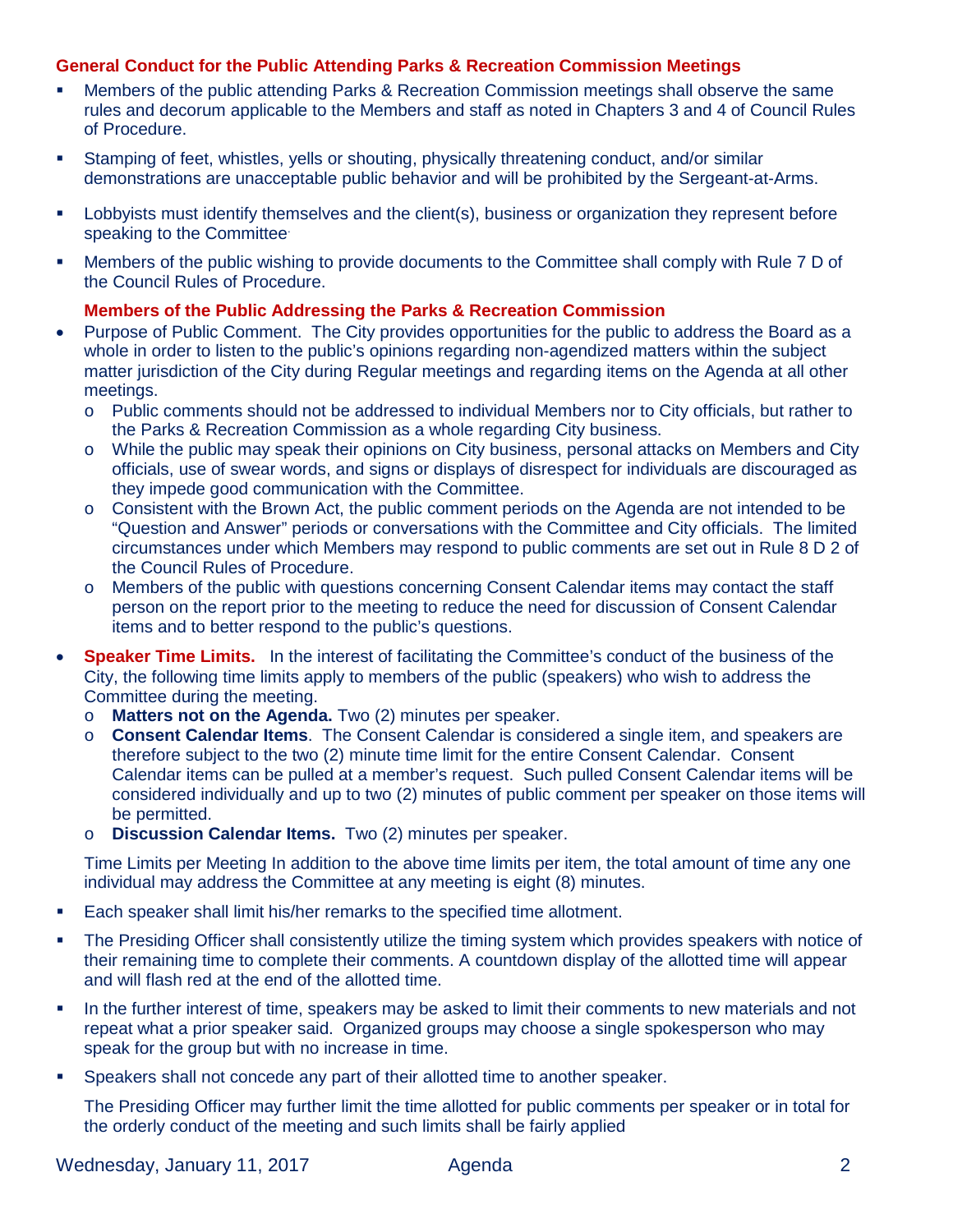# **AGENDA**

# **Wednesday, January 11, 2017**

# **6:30 p.m.**

### *Council Chambers, 915 I Street, Sacramento, CA 95814*

#### **Open Session – 6:30 p.m.**

**Roll Call** 

**Public Comments-Matters Not on the Agenda (2 minutes per speaker)**

#### **Consent Calendar Estimated Time: 5 minutes**

All items listed under the Consent Calendar are considered and acted upon by one Motion. Anyone may request an item be removed for separate consideration.

**1. Parks and Recreation Commission Meeting Minutes Location**: Citywide **Recommendation**: Approve Commission minutes for December 1, 2016 **Contact:** Ilee Muller, Administrative Analyst, 808-1022

#### **Discussion Calendar Estimated Time: 55 Minutes**

Discussion Calendar items include an oral presentation including those recommending "receive and file".

- **2. Election of Chairperson (Oral) Location:** Citywide **Recommendation:** Nomination and Election of Chairperson to Serve through December 2017 **Contact:** Josette Reina, Support Services Manager, 808-1956
- **3. Election of Vice Chairperson (Oral) Location:** Citywide **Recommendation:** Nomination and Election of Vice Chairperson to Serve through December 2017 **Contact:** Josette Reina, Support Services Manager, 808-1956
- **4. Sacramento Steps Forward (Oral) Location:** Citywide **Recommendation:** Review and Comment **Contact:** Emily Halcon, Program Specialist, 808-7896
- **5. Community Garden Update (Oral) Location:** Citywide **Recommendation:** Review and Comment **Contact:** Bill Maynard, Human Services Program Coordinator, 808-4943